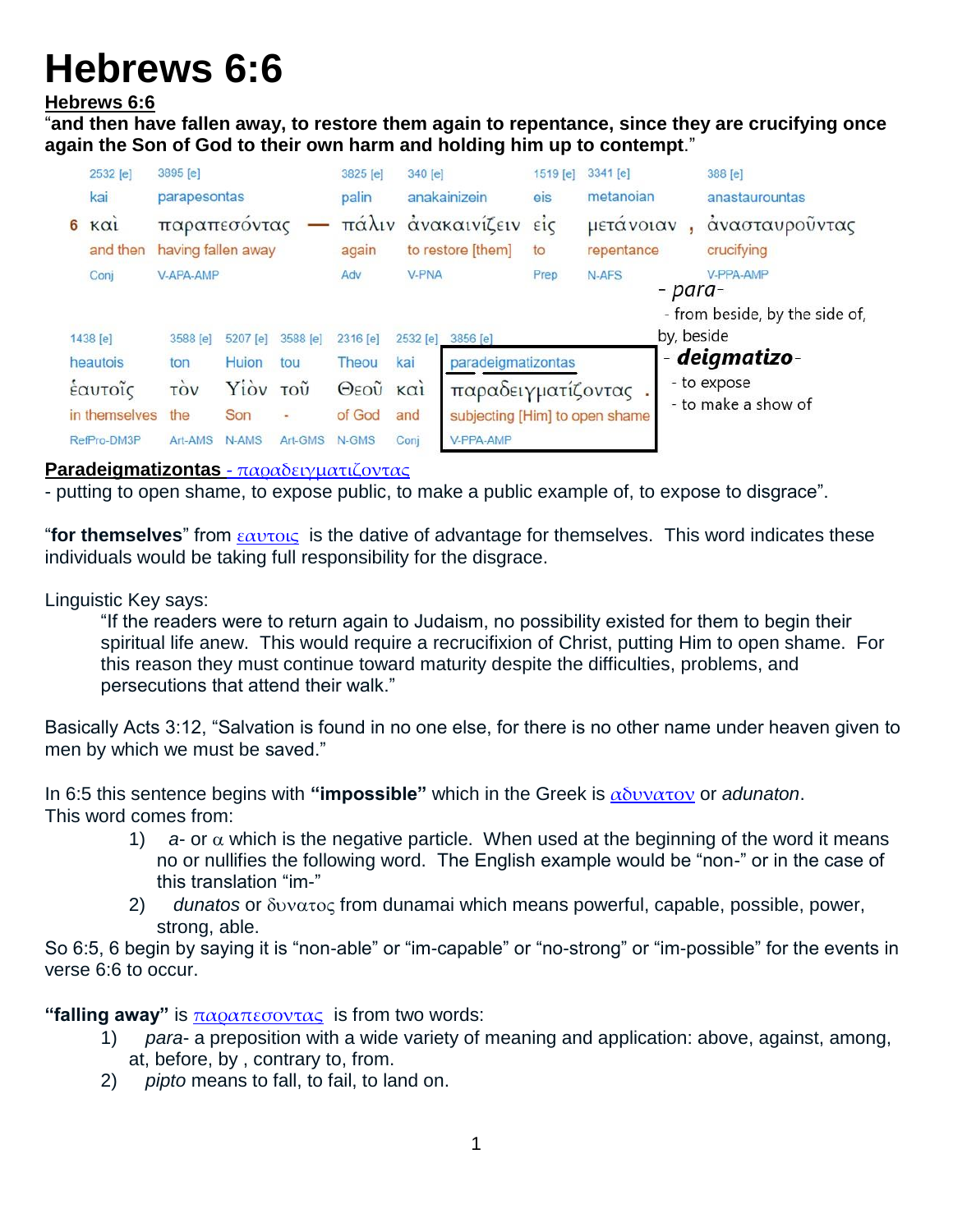**"Renew"** or [ανακαινιζειν](http://strongsnumbers.com/greek/340.htm) is the word that connects to the word "impossible in 6:5.

- 1) This word means "to renew again, to make new again
- 2) It is impossible to "renew" or "redo" the "repentance"
- 3) THIS HAS NOT SAID A PERSON LOSES THEIR SALVATION. It says it impossible to redo repentance.
	- a. Clearly from John 1:9 a believer can confess their sin.
	- b. Jesus tells Ephesus of the seven churches in Revelation 2:5: "Remember the height from which you have fallen! Repent ( $\mu \epsilon \tau \alpha \nu \partial \eta \sigma \partial \nu$ ) and do the things you did at first. If you do not repent, I will come to you and remove your lampstand from its place."

**"Repentance"** or [μετανοιαν](http://strongsnumbers.com/greek/3341.htm) "metanoian" is from two words:

- 1) *meta* is a primary preposition denoting accompaniment. Here it means "after" implying change
- 2) *noieo* means "to exercise the mind" and "to comprehend, consider, perceive, think,
- understand". It is from the word "nous" which means mind and is the seat of moral thought.
- 3) (EXAMPLE: *pronoeo* from *pro* (means "before") and *noeo* ("mind") means "to perceive beforehand")
- 4) *metanoian* means "to perceive or consider after"
- 5) This does not mean it impossible to "repent" of your actions after you have been saved already.
- 6) This "repentance" refers to turning from sin and accepting Christ for salvation. It is used this way throughout the New Testament:
	- a. Acts 5:31
	- b. Acts 11:18
	- c. Romans 2:4
	- d. 2 Timothy 2:25
- 7) It is used of turning from sin after salvation (new birth, baptism, etc.) in:
	- a. 2 Corinthian 12:21
	- b. Revelation 2:5
	- c. Revelation 2:16
	- d. Revelation 2:21
	- e. Revelation 3:3
	- f. Revelation 3:19

("Repent" is used in reference to 5 of the 7 churches in Rev. 2,3. It is not spoken to Smyrna and Philadelphia.)

- 7. What we see here is two things:
	- a. "repent" is used in reference to coming to Christ for salvation.
	- b. "repent" is used as a command to believers to consider their thoughts (ways) and change.
- 8. Scripturally it is possible for a believer to "sin" and "repent" (1 John 1:9)
- 9. The context here is to say it is "impossible" to "repent" (or, get saved again!)

## **"Crucifying again"** or [ανασταυρουντας](http://strongsnumbers.com/greek/388.htm), is from

- 1) *ana* which means here "repetition"<br>2) "stauroo" which is the word for impa
- "stauroo" which is the word for impaling on a cross or to crucify.
- 3) This word means "re-crucify"

Linguistic Key says:

"If the readers were to return again to Judaism, no possibility existed for them to begin their spiritual life anew. This would require a recrucifixion of Christ, putting Him to open shame. For this reason they must continue toward maturity despite the difficulties, problems, and persecutions that attend their walk."

Kittel's Theological Dictionary of the New Testament (vol.7):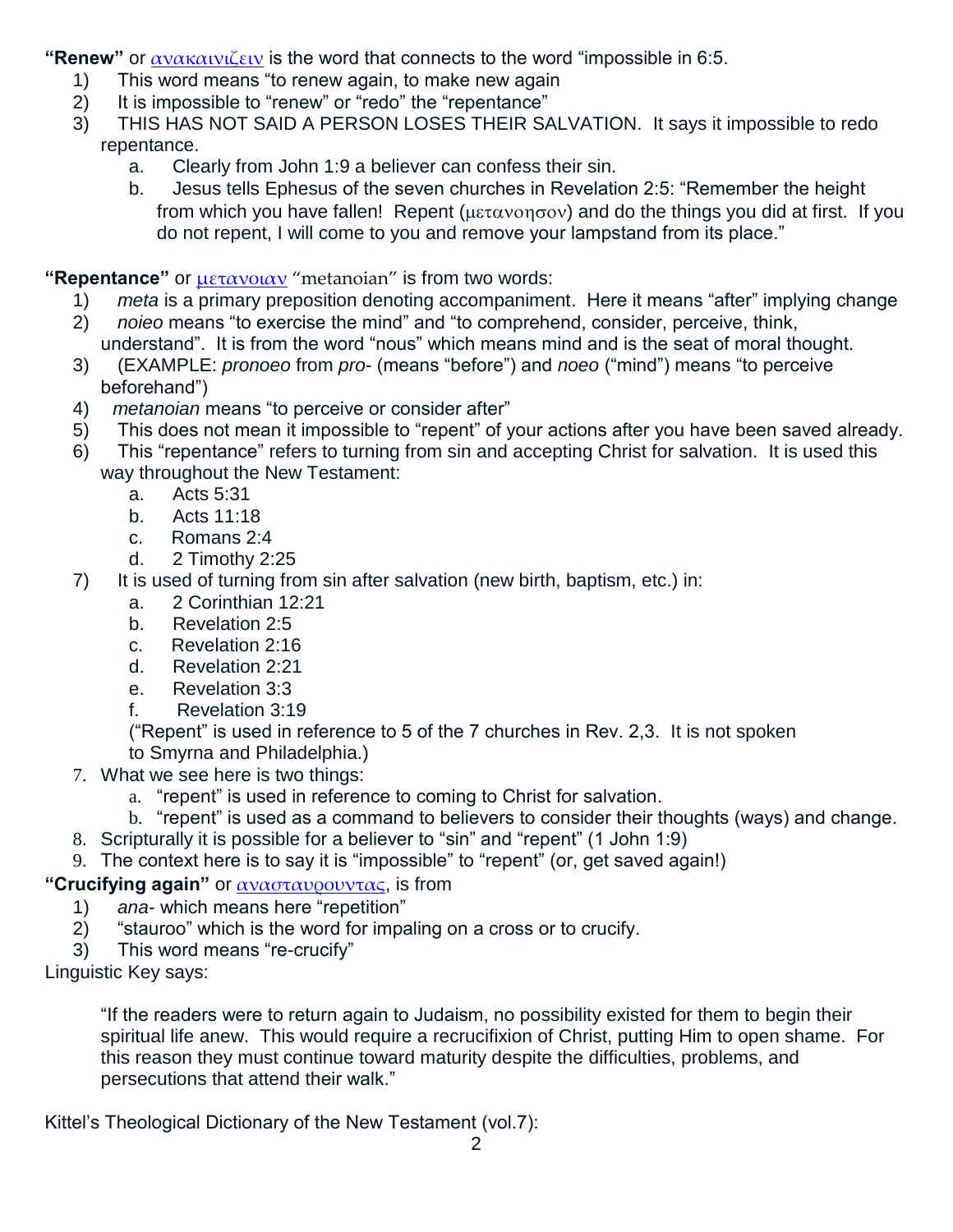"In the NT the word ( $\alpha \nu \alpha \sigma \tau \alpha \nu \rho \sigma \nu \nu \tau \alpha \varsigma$ ) occurs only at Hb. 6:6. The author is arguing that willful apostasy from faith rules out any fresh repentance. Those guilty of such apostasy are called "ανασταυπουντες εαυτοις τον υιον του θεου. Since *avastauroun* usually means "to crucify," one should strictly translate: "they personally crucify the Son of God," aligning themselves with those who brought Christ to the cross and thus committing the same sin as these did."

**"for themselves"** from [εαυτοις](http://strongsnumbers.com/greek/1438.htm) is the dative of advantage for themselves. This word indicates these individuals would be taking full responsibility for the disgrace.

 $\pi\alpha$ ραδειγματιζοντας "to expose public, to make a public example of, to expose to disgrace".

### Basically Acts 3:12:

"Salvation is found in no one else, for there is no other name under heaven given to men by which we must be saved."

### Views:

- 1) The Shepherd of Hermes and Clement of Alexandria write of a view of the early second century (100-150 AD): Baptism was equivalent to the blood of Christ and it washed away your sins committed up to that point. Sins after baptism (or, salvation) would not be covered. Some then taught that the blood of your own martyrdom would cover the sins after baptism (or, the blood of Christ.)
	- a. False application #1: Postpone baptism until death bed
	- b. False application #2: Seek martyrdom
- 2) Ambrose, Aquinas, Wordsworth said the "impossible" referred to man but "with God all things are possible" (mark 10:27) If this were true the qualification should have been in the text here in Hebrews. The text here says "impossible" and it means "impossible."
- 3) Erasmus said "impossible" means "difficult". This is a clear case of isogesis.
- 4) Others say it means that as long as those who have fallen away continue in their current state they cannot repent. It would be like saying it is impossible to repent until you repent. This is true but hardly worth writing. FF. Bruce says concerning this view: "to say that they cannot be brought to repentance so long as they persist in their renunciation of Christ would be a truism hardly worth putting into words."
- 5) Calvin believed God kept the elect understood the tasting here as a partial experience and that the people of Hebrews did not respond to it. But nowhere are these verses talking about partial enlightenment.
- 6) This may speak of the unpardonable sin of Matthew 12. Many people would be concerned with having committed this "unforgivable sin". If they sense guilt and desire to repent would not God accept them?
- 7) Others say the writer does not indicate here or anywhere that his readers were in this position.
	- i. This then is a warning of potential
	- ii. This warning only views salvation from the human side
	- iii. Other places in the scripture indicate the divine involvement
	- 1. Romans 8:35-39
- 8) The passage is stating the impossibility of the condition of repentance that is first referred to in verse 6:1. This is the initial state of entry into salvation. Once phase one is initiated it cannot be redone. Once you are saved you cannot go back and get saved again. You must simply continue the Christian walk and face the challenges and the hardships.
	- a. If baptism represents the new birth the believer cannot return to baptism and repent since they would be saying that they needed Jesus to die (re-crucify) for them again. They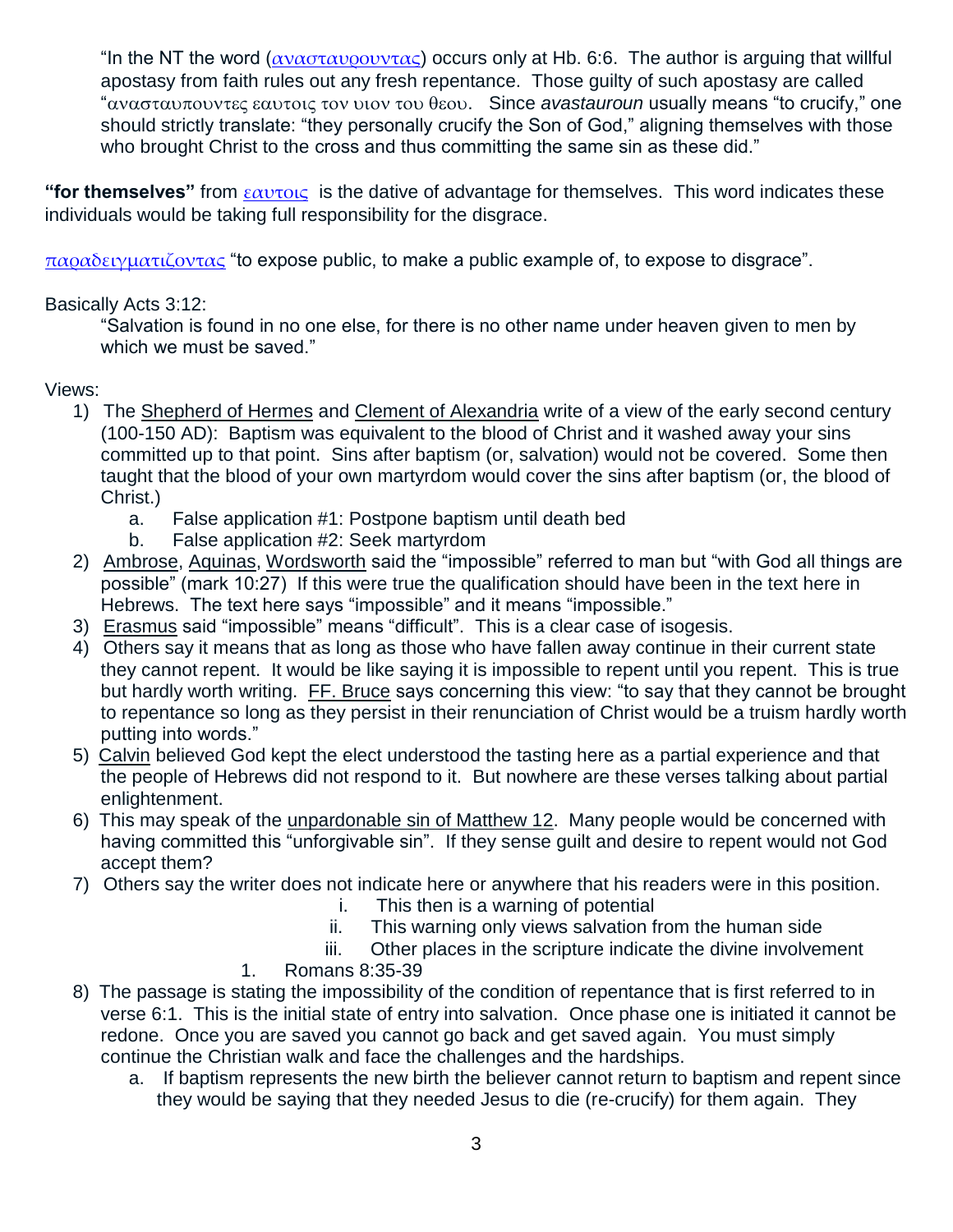would be bring public disgrace on Jesus by saying with their actions that the power of Christ death had worn off or they had committed a sin greater than Christ's sacrifice.

- b. Romans 6:4 "We were therefore buried with him through baptism into death in order that, just as Christ was raised from the dead through the glory of the Father, we too may live a new life."
- c. Ephesians 4:22-24 "You were taught, with regard to your former way of life, to put off your old self, which is being corrupted by its deceitful desires; 23 to be made new in the attitude of your minds; 24 and to put on the new self, created to be like God in true righteousness and holiness."
- d. Romans 6:3 and 6:6– "don't you know that all of us who were baptized into Christ Jesus were baptized into his death?"… "For we know that our old self was crucified with him so that the body ruled by sin might be done away with,[a] that we should no longer be slaves to sin."
- e. Colossians 2:14-15 "having canceled the charge of our legal indebtedness, which stood against us and condemned us; he has taken it away, nailing it to the cross. And having disarmed the powers and authorities, he made a public spectacle of them, triumphing over them by the cross."

|                                                     | <b>Colossians 2:15</b> |                                                                                        |         |                                             |                        |                                                                             |          |                    |                                    |                          |                    |  |
|-----------------------------------------------------|------------------------|----------------------------------------------------------------------------------------|---------|---------------------------------------------|------------------------|-----------------------------------------------------------------------------|----------|--------------------|------------------------------------|--------------------------|--------------------|--|
|                                                     | $554$ [e]              | 3588 [e]                                                                               | 746 [e] |                                             | 2532 [e]               | 3588 [e]                                                                    | 1849 [e] | 1165 [e]           | 1722 [e]                           |                          |                    |  |
|                                                     | apekdysamenos          |                                                                                        | tas     | archas                                      | kai                    |                                                                             | tas      | exousias           | edeigmatisen                       | en                       |                    |  |
|                                                     | 15 απεκδυσάμενος       |                                                                                        | τάς     | αρχας                                       | $K\alpha$ <sub>1</sub> |                                                                             | τὰς      | έξουσίας           | έδειγμάτισεν                       |                          | $\dot{\epsilon}$ v |  |
|                                                     | <b>Having disarmed</b> |                                                                                        | the     | rulers                                      | and                    |                                                                             | the      | authorities        |                                    | He made a show [of them] | in                 |  |
|                                                     | <b>V-APM-NMS</b>       |                                                                                        | Art-AFP | N-AFP                                       | Coni                   |                                                                             | Art-AFP  | N-AFP              | $V-AIA-3S$                         |                          | Prep               |  |
| 3954 [e]<br>parrēsia<br>παρρησία<br>public<br>N-DFS |                        | 2358 [e]<br>thriambeusas<br>θριαμβεύσας αύτους<br>having triumphed<br><b>V-APA-NMS</b> |         | 846 [e]<br>autous<br>over them<br>PPro-AM3P |                        | 1722 [e]<br>846 [e]<br>autō<br>en<br>$\dot{\epsilon}$ v<br>it<br>in<br>Prep |          | αὐτῷ.<br>PPro-DM3S | - to expose<br>- to make a show of |                          |                    |  |

- *edeigmatisen* means "to display", "to expose".The victorious Roman legions (and others)

4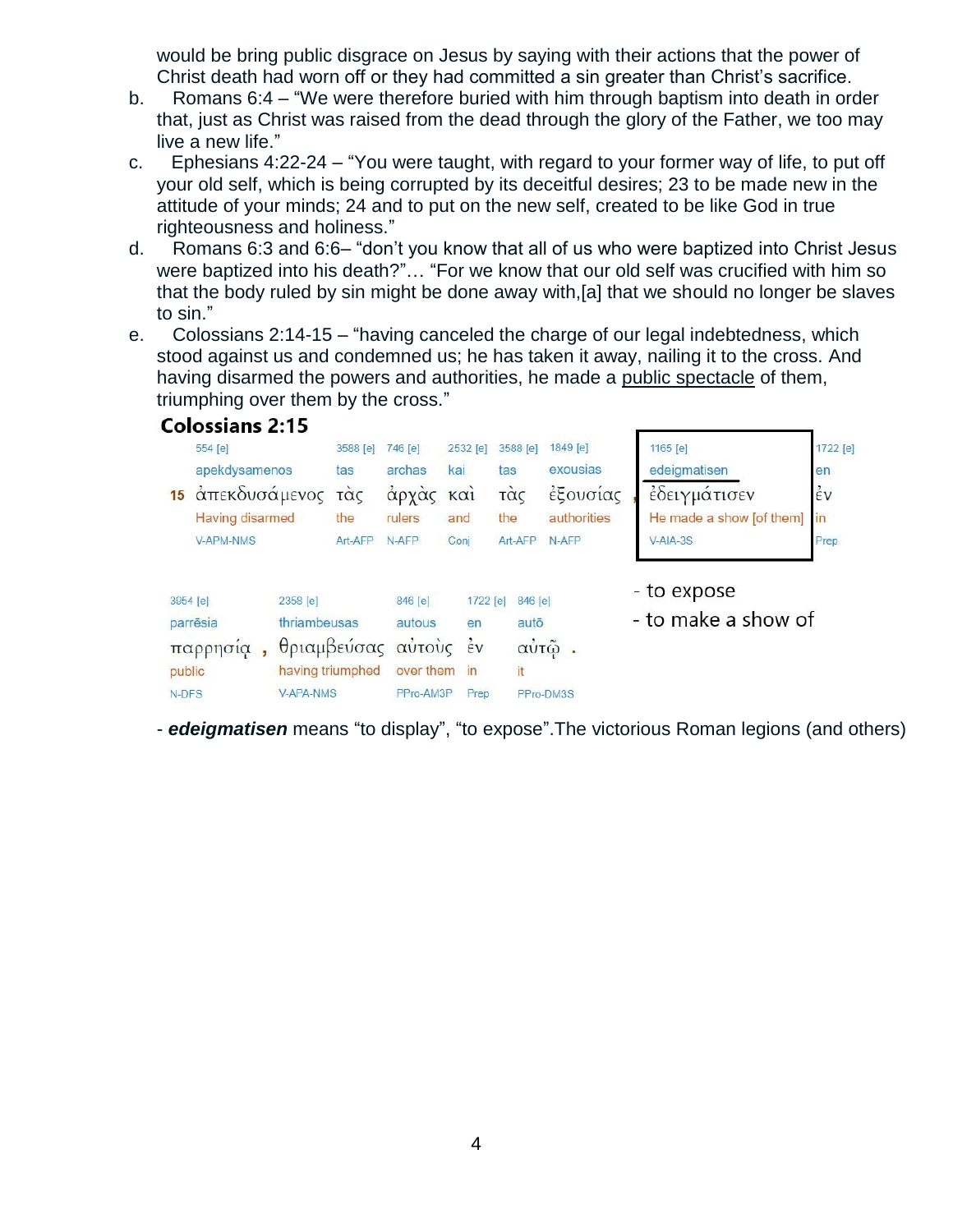would "**display"** or **"expose"** their captives and booty in a triumphal procession into the





city for the public crowd to see.



f. Jesus' was crucified once for all and died for sins once. So, there is in practice one baptism which cannot be repeated without violating the principle of Christ's once for all sacrifice.

- g. The association of "renew", "repentance" and "re-crucifying" indicate the topic here is the impossibility of being "re-baptized", or "re-born again ("born again-again")
- h. The way is always open for those who are ready to repent, confess, etc.
- i. If someone did pass through verses 6:1,2 and then renounced their baptism and Christ (6:4-6) then two situations are possible:
	- 1. The person indicated by the rejection that they never really "experienced" ("tasted") salvation and are still on the side of the heathen that crucified Christ
		- a. John 15:1 "The True Vine "If a man remains in me  $\ldots$ "